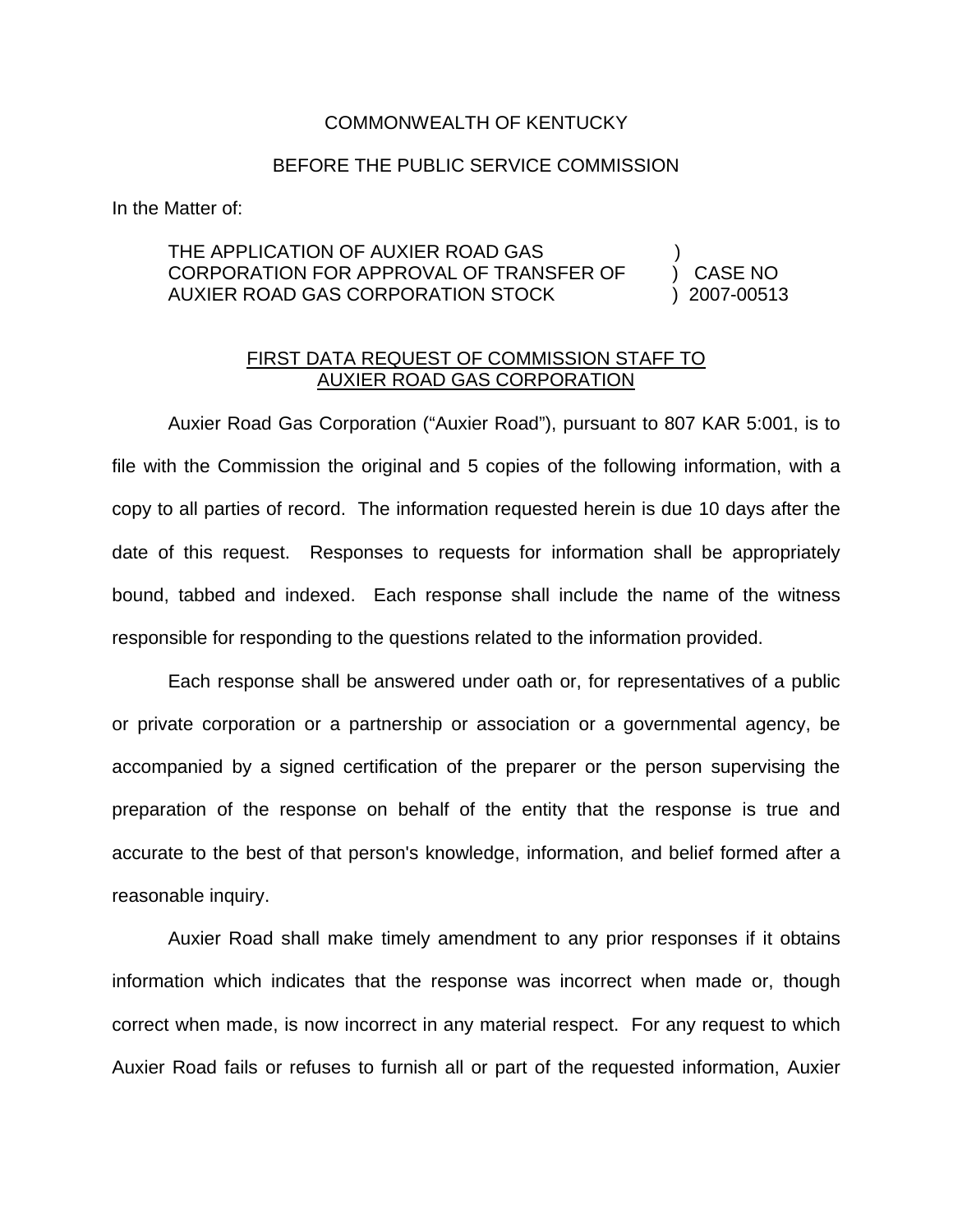Road shall provide a written explanation of the specific grounds for its failure to completely and precisely respond.

Careful attention shall be given to copied material to ensure that it is legible. When the requested information has been previously provided in this proceeding in the requested format, reference may be made to the specific location of that information in responding to this request. When applicable, the requested information shall be separately provided for total company operations and jurisdictional operations.

1. Provide a copy of the probated will of Estill Branham.

2. Describe the duties and responsibilities of Mr. Branham in regard to the day-to-day operations of Auxier Road. Who will succeed Mr. Branham in the performance of these duties?

3 As President of Auxier Road, describe Sallye Branham's duties and responsibilities in the day-to-day operations and management of Auxier Road.

4. Provide the names, duties and relative experience of current Auxier Road employees who are to remain in place.

5. Refer to Item 7 of the filing. Describe in detail the nature of the assistance that has been committed to Auxier Road by other local utilities. Include the names and addresses of the utilities offering the assistance.

6. Provide the most current interim financial statements that are available for Auxier Road if the annual report to the Commission has not been completed for 2007.

-2- Case No. 2007-00513